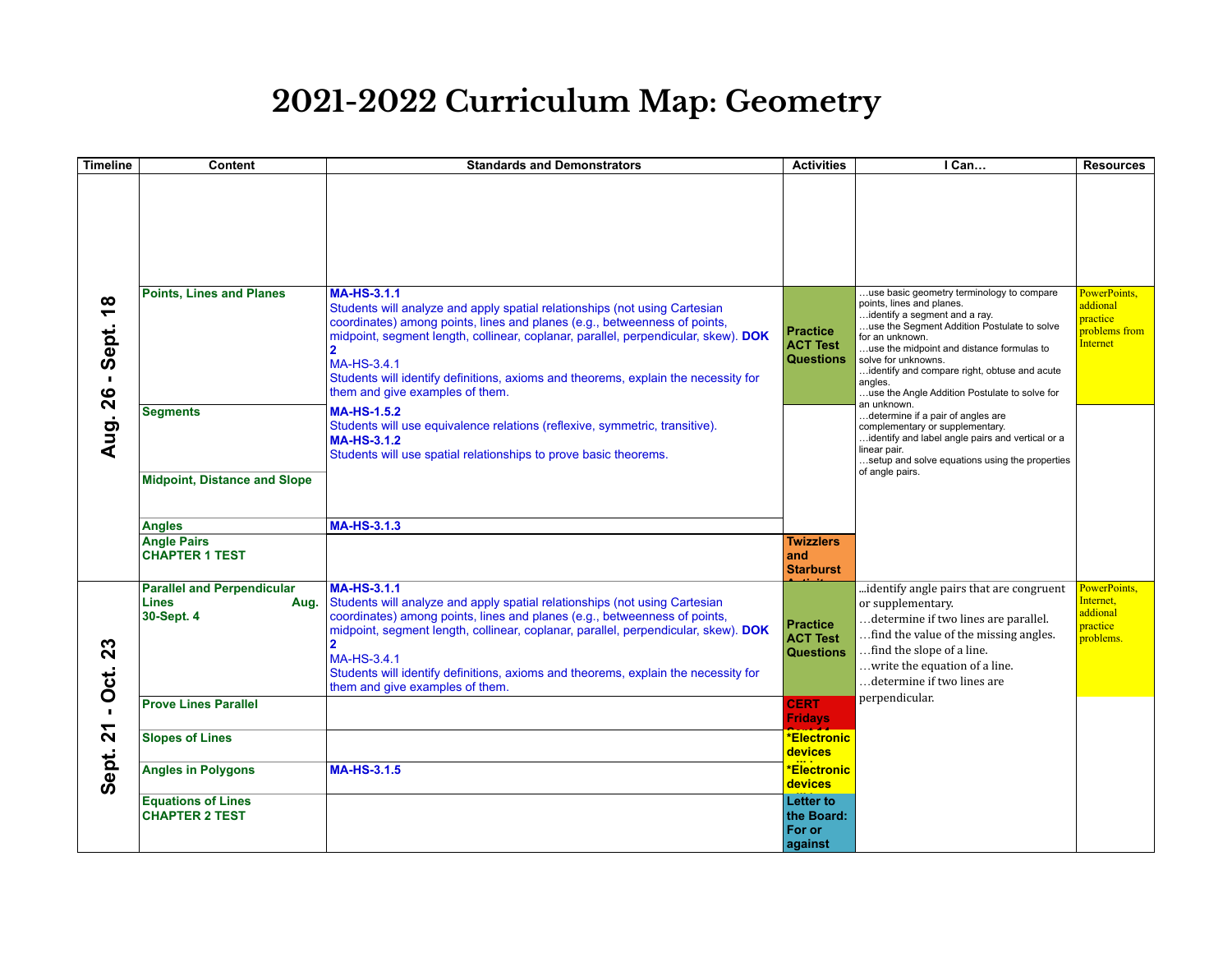| 4<br>Dec.                                                              | <b>Algebraic Proofs</b><br><b>Prove Segments and Angles</b>                     | <b>MA-HS-3.1.3</b>                                                                                                        | <b>*Electronic</b><br>devices<br>will be<br>used for                       | use properties of mathematics to<br>write an algebraic proof.<br>use properties of mathematics to<br>write angle proofs.<br>use properties of angles and                                                                            | <b>Additonal</b>                                                         |
|------------------------------------------------------------------------|---------------------------------------------------------------------------------|---------------------------------------------------------------------------------------------------------------------------|----------------------------------------------------------------------------|-------------------------------------------------------------------------------------------------------------------------------------------------------------------------------------------------------------------------------------|--------------------------------------------------------------------------|
|                                                                        | <b>Prove Angle Pairs</b>                                                        | <b>MA-HS-3.1.3</b><br>MA-HS-3.1.4<br>Students will use angle relationships to prove basic theorems.<br><b>MA-HS-3.3.1</b> | <b>Cert</b><br><b>Fridays</b><br>Oct. 5, 19,<br>26                         | mathematics to write proofs for angle<br>pairs.<br>prove that two lines are parallel.                                                                                                                                               | problems from<br>the internet                                            |
| $\blacksquare$<br><b>Dct. 26</b>                                       | <b>Congruent Triangles</b>                                                      |                                                                                                                           | *Electronic<br>devices<br>will be<br>used for<br><b>CERT's</b><br>nractice | identify if two triangles are congruent<br>using SSS, SAS, ASA, AAS, and HL.<br>solve for missing sides and angles if<br>two triangles are congruent.<br>identify if a triangle is an isosceles,                                    | PowerPoints,<br>addional<br>practice<br>problems from<br><b>Internet</b> |
|                                                                        | <b>Isosceles and Equilateral</b><br><b>Triangles</b><br><b>CHAPTER 3 TEST -</b> |                                                                                                                           | <b>Practice</b><br><b>ACT Test</b><br><b>Questions</b>                     | equilateral, or scalene.<br>find missing sides and angles of<br>isosceles and equilateral triangles.<br>combine like terms and make use of<br>the distributive property when adding,<br>subtracting and multiplying<br>polynomials. |                                                                          |
| $\frac{8}{1}$<br>Dec.<br>$\mathbf{I}$<br>$\blacktriangleright$<br>Dec. | <b>Ratios and Proportions</b>                                                   |                                                                                                                           | <b>Practice</b><br><b>ACT Test</b><br><b>Questions</b>                     | write a ratio to compare two values.<br>reduce a ratio to simplest form.<br>write a proportion and solve.<br>determine if two polygons are similar                                                                                  | PowerPoints,<br>addional<br>practice<br>problems from                    |
|                                                                        | <b>Similar Polygons</b>                                                         | MA-HS-3.1.12<br>MA-HS-3.1.13                                                                                              |                                                                            | based on their ratios.<br>determine if two triangles are similar<br>using AA, SSS, SAS.<br>use the Proportionality Theorem to<br>solve for missing sides.                                                                           | Internet                                                                 |
|                                                                        | Similarity - AA, SSS, SAS                                                       |                                                                                                                           | <b>CERT</b>                                                                |                                                                                                                                                                                                                                     |                                                                          |
|                                                                        | <b>Proportionality Theorem</b><br><b>CHAPTER 5 TEST</b>                         |                                                                                                                           | <b>Fridays</b><br>Jan. 4, 11,<br>18, 25                                    |                                                                                                                                                                                                                                     |                                                                          |
|                                                                        |                                                                                 |                                                                                                                           |                                                                            |                                                                                                                                                                                                                                     |                                                                          |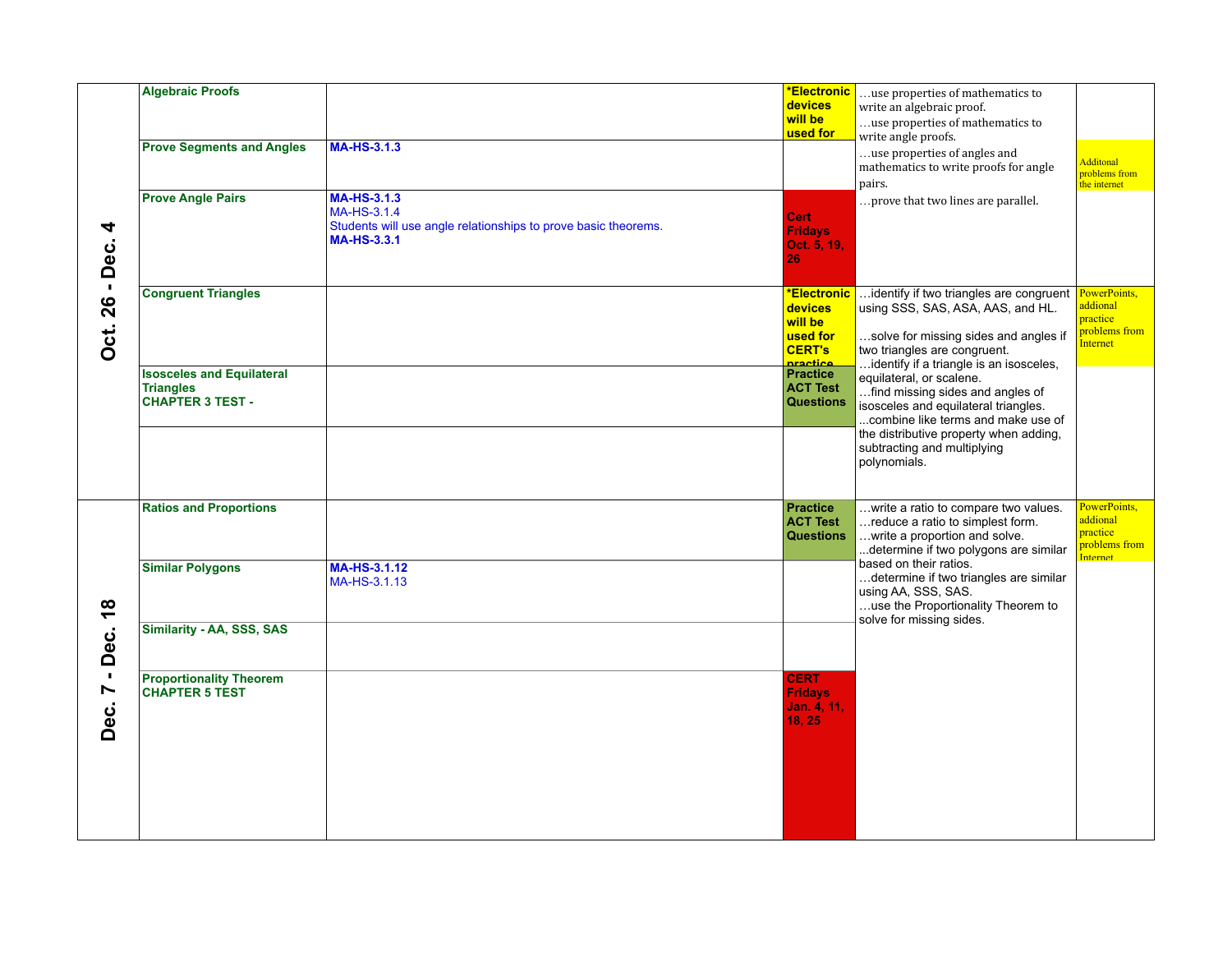| 29<br>Jan.<br>$\mathbf{I}$<br>4                                   | <b>Triangle Sum Theorem</b><br><b>Pythagorean Theorem</b><br><b>Special Right Triangles</b><br><b>Trigonometry (Sine, Cosine,</b><br>Tangent) | <b>MA-HS-2.1.3</b><br>Students will apply definitions and properties of right triangle relationships (right<br><b>MA-HS-2.1.3</b><br><b>MA-HS-2.1.4</b><br><b>MA-HS-2.1.3</b> | <b>Practice</b><br><b>Test</b><br><b>Practice</b><br><b>Test</b><br><b>Questions</b><br>PLVS:<br>Ladder<br><b>Test</b><br>Question | give the definition of the Triangle<br>Sum Theorem.<br>use the Triangle Sum Theorem to<br>find missing angles.<br>label the sides of Special Right<br>Triangles.<br>use the properties of Special Right<br>Triangles to find the missing sides.<br>write the ratios for sine, cosine, and<br>tangent.<br>use sine, cosine, and tangent to<br>solve for missing sides and angles. | PowerPoints,<br>addional<br>practice<br>problems from<br><b>Internet</b> |
|-------------------------------------------------------------------|-----------------------------------------------------------------------------------------------------------------------------------------------|-------------------------------------------------------------------------------------------------------------------------------------------------------------------------------|------------------------------------------------------------------------------------------------------------------------------------|----------------------------------------------------------------------------------------------------------------------------------------------------------------------------------------------------------------------------------------------------------------------------------------------------------------------------------------------------------------------------------|--------------------------------------------------------------------------|
| Jan.                                                              | <b>Solve Right Triangles</b><br>including Angles of Elevation<br>and Depression<br>(ACCELERATED) Law of Sines                                 |                                                                                                                                                                               | <b>Practice</b><br><b>Test</b><br><b>Questions</b><br><b>CERT</b>                                                                  |                                                                                                                                                                                                                                                                                                                                                                                  |                                                                          |
|                                                                   | and Law of Cosines<br><b>CHAPTER 7 TEST</b>                                                                                                   |                                                                                                                                                                               | <b>Fridays</b><br>Feb. 7, 14,<br>21, 28                                                                                            |                                                                                                                                                                                                                                                                                                                                                                                  |                                                                          |
|                                                                   | <b>Parallelograms</b>                                                                                                                         |                                                                                                                                                                               | *Electronic<br>devices<br>will be                                                                                                  | find the missing angles in a polygon.<br>use properties of a parallelogram to<br>find missing sides and angles.                                                                                                                                                                                                                                                                  | PowerPoints,<br>addional<br>practice<br><b>problems</b> from             |
|                                                                   | <b>Rhombuses, Rectangles,</b><br><b>Squares</b>                                                                                               | <b>MA-HS-3.1.5</b>                                                                                                                                                            |                                                                                                                                    | use properties of a square to find<br>missing sides and angles.<br>use properties of a rectangle to find<br>missing sides and angles.<br>use properties of a trapezoid to find                                                                                                                                                                                                   |                                                                          |
|                                                                   | <b>Trapezoids and Kites</b>                                                                                                                   | <b>MA-HS-3.1.5</b>                                                                                                                                                            | <b>ACT in</b><br><b>March for</b><br><b>Juniors</b>                                                                                | missing sides and angles.<br>use the midsegment formula to find<br>the midsegment of a trapezoid.                                                                                                                                                                                                                                                                                |                                                                          |
|                                                                   | <b>CHAPTER 6 TEST</b>                                                                                                                         |                                                                                                                                                                               |                                                                                                                                    | use the properties of a kite to find<br>missing sides and angles.                                                                                                                                                                                                                                                                                                                |                                                                          |
| $\mathbf{\Omega}$<br>$\blacktriangledown$<br>Mar.<br>$\mathbf{L}$ | Tangents                                                                                                                                      | MA-HS-3.1.6<br>Students will know the definitions and basic properties of a circle and will use them<br>to prove basic theorems and solve problems.                           | <b>*Electronic</b><br><b>devices</b><br>will be<br>used for                                                                        | use tangents of a circle to find<br>lengths of segments.<br>use exterior points of a circle to find<br>the length of segments.                                                                                                                                                                                                                                                   | PowerPoints,<br>addional<br>practice<br>problems from                    |
|                                                                   | <b>Arc Measures</b>                                                                                                                           |                                                                                                                                                                               |                                                                                                                                    | find the arc measure of a circle given<br>the central angle.<br>define a chord.                                                                                                                                                                                                                                                                                                  | <b>Internet</b>                                                          |
|                                                                   | <b>Chords</b>                                                                                                                                 |                                                                                                                                                                               |                                                                                                                                    | use the formula of Inscribed Angles<br>to find missing angle measures and arc<br>lengths.                                                                                                                                                                                                                                                                                        |                                                                          |
| 22<br>န္ထ                                                         | <b>Inscribed Angles and</b><br><b>Polygons</b>                                                                                                |                                                                                                                                                                               |                                                                                                                                    | use the formula of Exterior Angles to<br>find missing angles measures and arc<br>lengths.<br>write the equation of a circle.                                                                                                                                                                                                                                                     |                                                                          |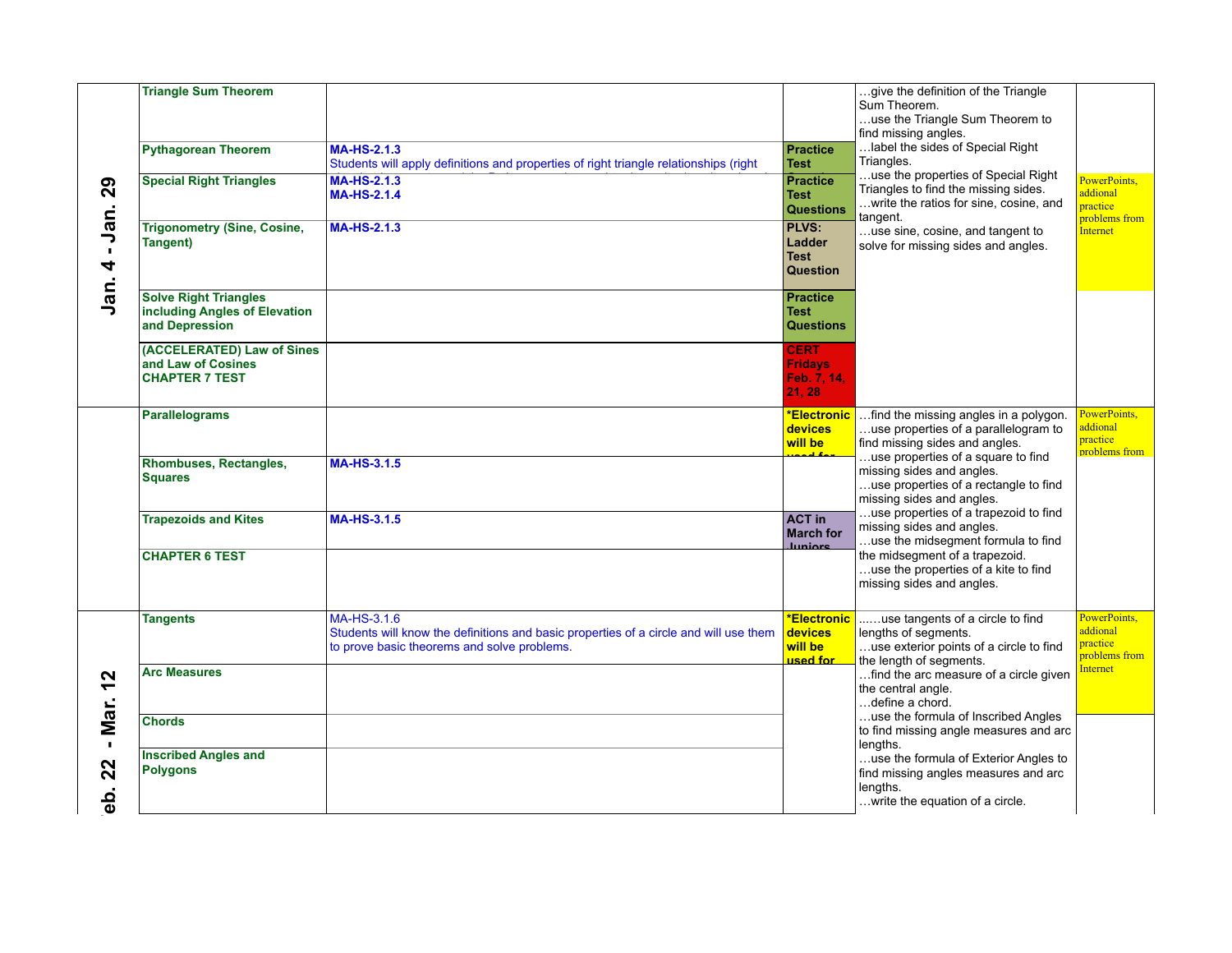| 正                                        | <b>Equations of Circles</b><br><b>CHAPTER 8 TEST</b>                          |                                                                                                                                                                                                                                                                                                                                                                                                                                                                                                                                                                                                                                                              | <b>ACT Will</b><br>be given<br>during this<br>unit.                            |                                                                                                                                                                                                                                                                                                                                                            |                                                                          |
|------------------------------------------|-------------------------------------------------------------------------------|--------------------------------------------------------------------------------------------------------------------------------------------------------------------------------------------------------------------------------------------------------------------------------------------------------------------------------------------------------------------------------------------------------------------------------------------------------------------------------------------------------------------------------------------------------------------------------------------------------------------------------------------------------------|--------------------------------------------------------------------------------|------------------------------------------------------------------------------------------------------------------------------------------------------------------------------------------------------------------------------------------------------------------------------------------------------------------------------------------------------------|--------------------------------------------------------------------------|
| $\mathbf{\Omega}$                        | <b>Midsegment</b>                                                             | MA-HS-3.1.12<br>MA-HS-3.1.13                                                                                                                                                                                                                                                                                                                                                                                                                                                                                                                                                                                                                                 | <b>Practice</b><br><b>ACT Test</b><br><b>Questions</b>                         | use the midsegment formula to find a PowerPoints,<br>missing length.<br>use the midsegment formula to solve<br>equations.                                                                                                                                                                                                                                  | addional<br>practice<br>problems from<br><b>Internet</b>                 |
| Apr.<br>$\blacksquare$                   | <b>Perpendicular Bisector</b>                                                 |                                                                                                                                                                                                                                                                                                                                                                                                                                                                                                                                                                                                                                                              |                                                                                | use a perpendicular bisector to solve<br>for missing sides or angles.<br>determine if the three given lengths<br>could be the sides of a triangle.                                                                                                                                                                                                         |                                                                          |
| 15<br>Mar.                               | <b>Angle Bisectos of Triangles</b>                                            |                                                                                                                                                                                                                                                                                                                                                                                                                                                                                                                                                                                                                                                              |                                                                                | find the rangel of a triangle given two<br>others.<br>list the side lengths of a triangle in<br>ascending order from least to greatest                                                                                                                                                                                                                     |                                                                          |
|                                          | <b>Inequalities of Triangles</b>                                              |                                                                                                                                                                                                                                                                                                                                                                                                                                                                                                                                                                                                                                                              | <b>CERT</b><br><b>Fridavs</b><br>Jan. 4, 11,<br>18, 25                         | given the angle measures.                                                                                                                                                                                                                                                                                                                                  |                                                                          |
| - April 30<br>$\mathbf{\Omega}$<br>April | Areas of Triangles, Trapezoids,<br><b>Rhombi, and Parallelograms</b>          |                                                                                                                                                                                                                                                                                                                                                                                                                                                                                                                                                                                                                                                              |                                                                                | find the area of a triangle.<br>find the area of a parallelogram.<br>find the area of a rhombus.                                                                                                                                                                                                                                                           | PowerPoints,<br>addional<br>practice                                     |
|                                          | <b>Circumference, Areas of</b><br><b>Circles and Sectors</b>                  | MA-HS-3.1.6<br>Students will know the definitions and basic properties of a circle and will use them<br>to prove basic theorems and solve problems.                                                                                                                                                                                                                                                                                                                                                                                                                                                                                                          | <b>Practice</b><br><b>ACT Test</b><br><b>Questions</b>                         | find the area of a kite.<br>find the area of a trapezoid.<br>find the circumference of a circle.<br>find the area of a sector.                                                                                                                                                                                                                             |                                                                          |
|                                          | <b>Areas of Regular Polygons</b>                                              |                                                                                                                                                                                                                                                                                                                                                                                                                                                                                                                                                                                                                                                              | <b>CERT</b><br><b>Fridays</b><br>Nov. 2, 9,                                    |                                                                                                                                                                                                                                                                                                                                                            |                                                                          |
|                                          | <b>Surface Area of Prisms and</b><br><b>Cylinders</b>                         | <b>MA-HS-2.1.1</b><br>Students will determine the surface area and volume of right rectangular prisms,<br>pyramids, cylinders, cones and spheres in real-world and mathematical problems.<br>DOK <sub>2</sub><br><b>MA-HS-2.1.2</b><br>Students will describe how a change in one or more dimensions of a geometric<br>figure affects the perimeter, area and volume of the figure. DOK 3<br>MA-HS-3.1.11<br>Students will visualize solids and surfaces in three-dimensional space when given<br>two-dimensional representations (e.g., nets, multiple views) and create two-<br>dimensional representations for the surfaces of three-dimensional objects. | <b>HUMANITI</b><br>ES:<br><b>Platonics</b><br><b>Solids</b><br><b>Activity</b> | find the surface area of a prism.<br>find the surface area of a cylinder.<br>find the surface area of a pyramid.<br>find the surface area of a cone.<br>find the surface area of a sphere.<br>find the volume of a prism.<br>find the volume of a cylinder.<br>find the volume of a pyramid.<br>find the volume of a cone.<br>find the volume of a sphere. | PowerPoints,<br>addional<br>practice<br>problems from<br><b>Internet</b> |
|                                          | <b>Surface Area of Pyramids and</b><br><b>Cones</b>                           |                                                                                                                                                                                                                                                                                                                                                                                                                                                                                                                                                                                                                                                              | <b>Use</b><br>formula<br>sheets from                                           |                                                                                                                                                                                                                                                                                                                                                            |                                                                          |
|                                          | <b>Volume of Prisms and</b><br><b>Cylinders</b>                               |                                                                                                                                                                                                                                                                                                                                                                                                                                                                                                                                                                                                                                                              | Gingerbrea<br>d House<br><b>Design</b>                                         |                                                                                                                                                                                                                                                                                                                                                            |                                                                          |
|                                          | <b>Volume of Pyramids and</b><br><b>Cones</b>                                 |                                                                                                                                                                                                                                                                                                                                                                                                                                                                                                                                                                                                                                                              | Practice<br><b>ACT Test</b>                                                    |                                                                                                                                                                                                                                                                                                                                                            |                                                                          |
|                                          | <b>Surface Area and Volume of</b><br><b>Spheres</b><br><b>CHAPTER 10 TEST</b> |                                                                                                                                                                                                                                                                                                                                                                                                                                                                                                                                                                                                                                                              | <b>CERT</b><br><b>Fridays</b><br>Dec. 7, 14                                    |                                                                                                                                                                                                                                                                                                                                                            |                                                                          |